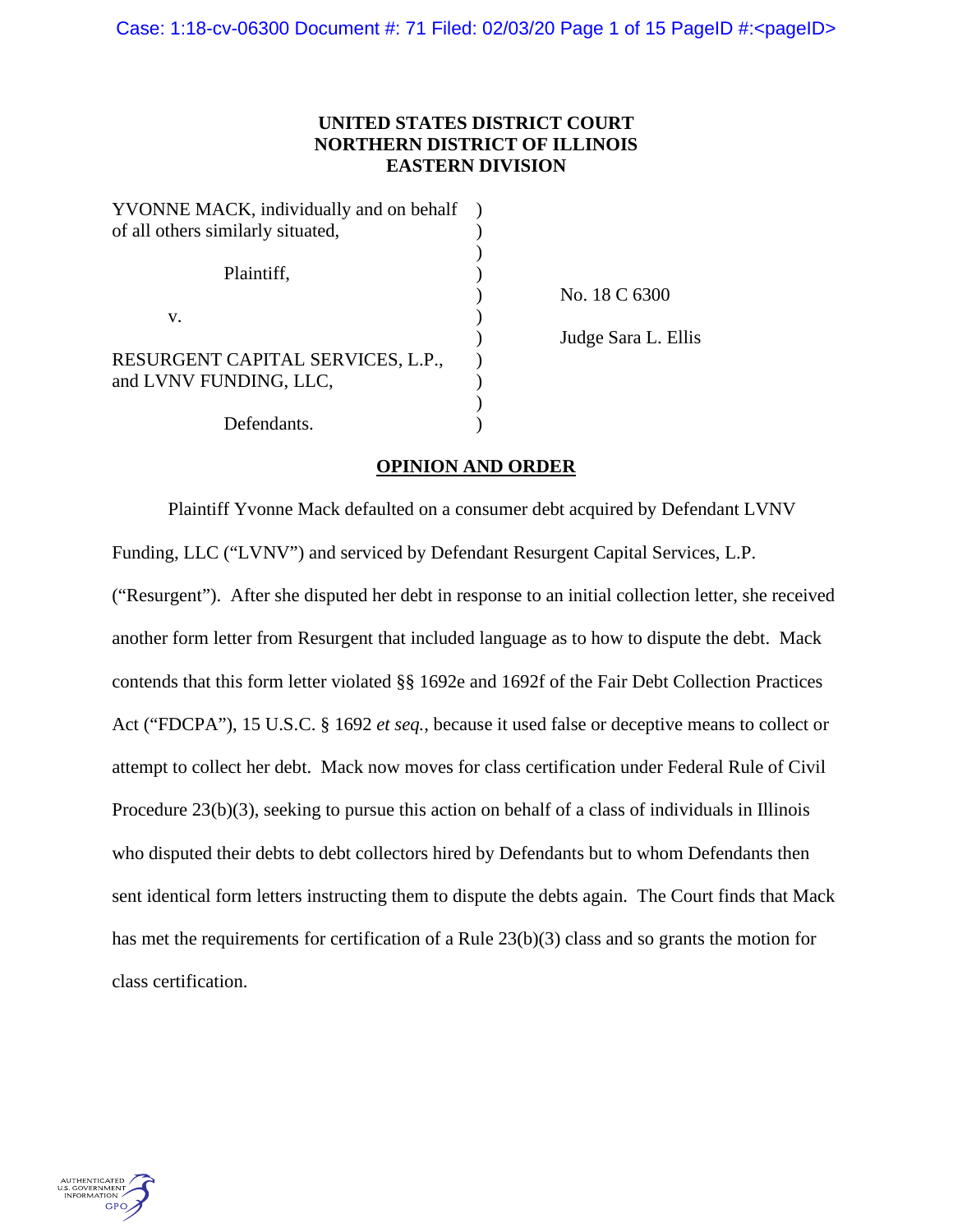## **BACKGROUND**

Yvonne Mack defaulted on her credit card payments to U.S. Bank, N.A. LVNV purchased the outstanding debt from U.S. Bank and tasked its sister company, Resurgent, to collect the debt. On April 27, 2018, Frontline Asset Strategies ("Frontline"), another debt collector working for Resurgent, sent Mack an initial collection letter. That letter indicated that Frontline had Mack's account for purposes of collection, identified the amount due on the account, and provided ways for Mack to pay the debt. It also included language explaining how to dispute the validity of the debt (the "§ 1692g validation notice"):

> Unless you notify this office within 30 days after receiving this notice that you dispute the validity of this debt, or any portion thereof, this office will assume this debt is valid. If you notify this office in writing within 30 days from receiving this notice that you dispute the validity of this debt, or any portion thereof, this office will obtain verification of this debt or obtain a copy of a judgment and mail you a copy of such judgment or verification. If you request of this office, in writing, within 30 days after receiving this notice, this office will provide you with the name and address of the original creditor, if different from the current creditor.

Doc. 1 ¶ 25. On June 5, 2018, Mack sent a letter to Frontline disputing the debt and requesting validation. Mack dated the letter "5-4-18," but the text of her letter reports she received Frontline's "4-27-18" letter on "5-11-18." Doc. 1-4 at 1. In the letter, Mack indicated that she was providing notice that she disputed the claim and requested validation of the account pursuant to the FDCPA.

Frontline received Mack's letter on June 7, 2018 and forwarded it to Resurgent.

Resurgent has responsibility for responding to disputes and providing validation. Instead of

providing validation, on June 18, 2018, Resurgent sent Mack a letter, stating in pertinent part:

"Resurgent Capital Services L.P. manages the above referenced account for LVNV Funding

LLC and has initiated a review of the inquiry we recently received." Doc. 1 ¶ 30. The June 18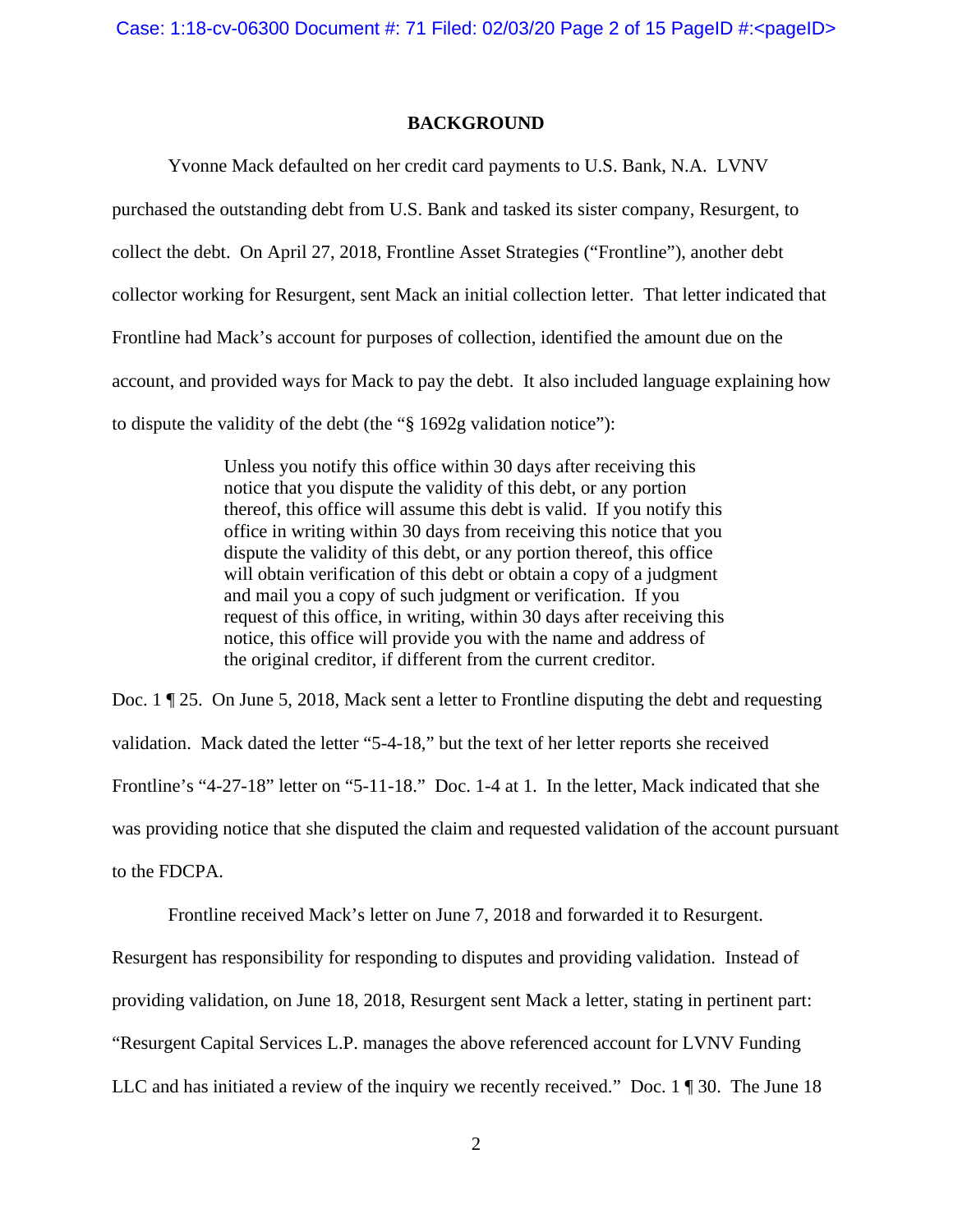### Case: 1:18-cv-06300 Document #: 71 Filed: 02/03/20 Page 3 of 15 PageID #:<pageID>

Resurgent letter also included a § 1692g validation notice, using almost indistinguishable language to that found at the bottom of the April 27 Frontline letter. Defendants' Rule 30(b)(6) witness testified that Resurgent included the § 1692g validation notice because the letter was Resurgent's first communication with Mack.

Mack contends that the June 18 letter would cause a consumer to believe that they must again dispute a debt even though they had already submitted a dispute. For this reason, Mack argues that the June 18 form letter violated §§ 1692e and 1692f.

## **LEGAL STANDARD**

Class certification is appropriate where the proposed class meets the four requirements of Rule 23(a)—numerosity, commonality, typicality, and adequacy of representation. Fed. R. Civ. P. 23(a). The proposed class must also satisfy one of Rule 23(b)'s three subsections, in this case, Rule 23(b)(3). Fed. R. Civ. P. 23(b); *Oshana v. Coca-Cola Co.*, 472 F.3d 506, 513 (7th Cir. 2006). Rule 23(b)(3) requires a finding that "questions of law or fact common to class members predominate over any questions affecting only individual members, and that a class action is superior to other available methods for fairly and efficiently adjudicating the controversy." Fed. R. Civ. P. 23(b)(3). Finally, although not an explicit requirement of Rule 23, the party seeking certification must demonstrate that the class members are identifiable. *Oshana*, 472 F.3d at 513.

The Court has broad discretion in determining whether it should certify a proposed class. *Keele v. Wexler*, 149 F.3d 589, 592 (7th Cir. 1998). The party seeking certification bears the burden of demonstrating that certification is proper by a preponderance of the evidence. *Messner v. Northshore Univ. HealthSystem*, 669 F.3d 802, 811 (7th Cir. 2012). The Court must engage in a "rigorous analysis," resolving material factual disputes where necessary. *Wal-Mart Stores, Inc. v. Dukes*, 564 U.S. 338, 350–51 (2011); *Szabo v. Bridgeport Machs., Inc.*, 249 F.3d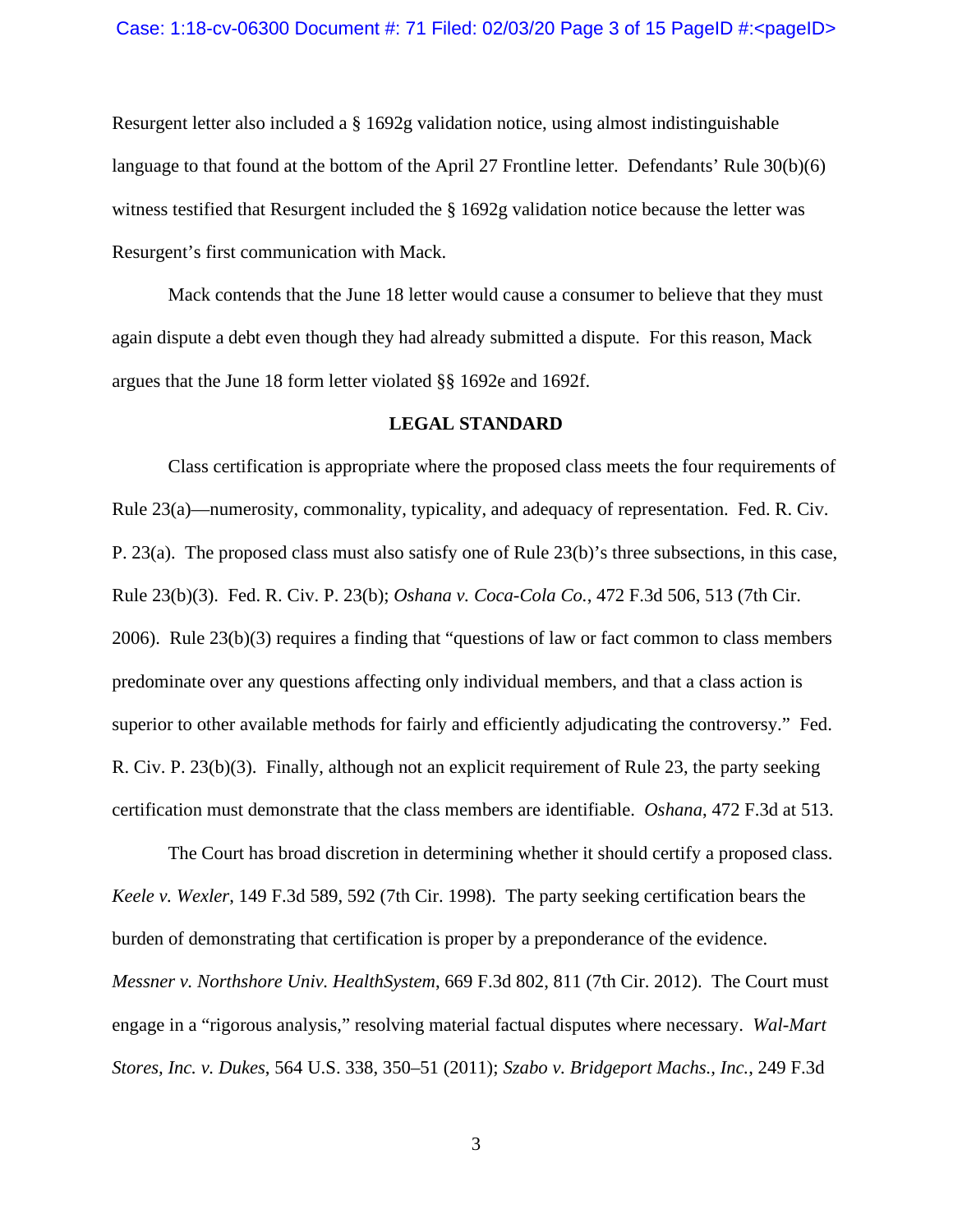672, 676 (7th Cir. 2001). But "[i]n conducting [the Rule 23] analysis, the court should not turn the class certification proceedings into a dress rehearsal for the trial on the merits." *Messner*, 669 F.3d at 811; *see also Amgen Inc. v. Conn. Ret. Plans & Trust Funds*, 568 U.S. 455, 465–66, (2013) (courts consider merits questions only to the extent relevant to determining whether the proposed class has met Rule 23's prerequisites).

## **ANALYSIS**

### **I. Ascertainability**

Before considering whether Mack can demonstrate compliance with the Rule 23(a) and 23(b)(3) requirements, the Court must address Defendants' claim that Mack has not proposed an ascertainable class. A class is ascertainable when it is "defined clearly, "based on objective criteria," and not "defined in terms of success on the merits." *Mullins v. Direct Digital, LLC*, 795 F.3d 654, 659–60 (7th Cir. 2015). A class is overbroad if it includes "a great number of members who for some reason could not have been harmed by the defendant's allegedly unlawful conduct." *Messner v. Northshore Univ. Health Sys.*, 669 F.3d 802, 824 (7th Cir. 2012).

In her motion for class certification, Mack defined the class as:

all persons similarly situated in the State of Illinois from whom Defendants attempted to collect a delinquent consumer debt, via a collection letter similar to the letter that is attached to the Complaint (Dkt. 1-5), where said individuals sought validation within the 30-day validation period, from one year before the date of this Complaint to the present.

Doc. 49 at 3. Defendants argue that this proposed class does not meet the ascertainability requirement because no objective or administratively feasible method exists to determine the individuals who sought validation within the thirty-day validation period given that the thirty-day period depends on when an individual *received* the initial communication, not when Defendants or their agents sent it. They contend that Mack's proposed "limitation to those who disputed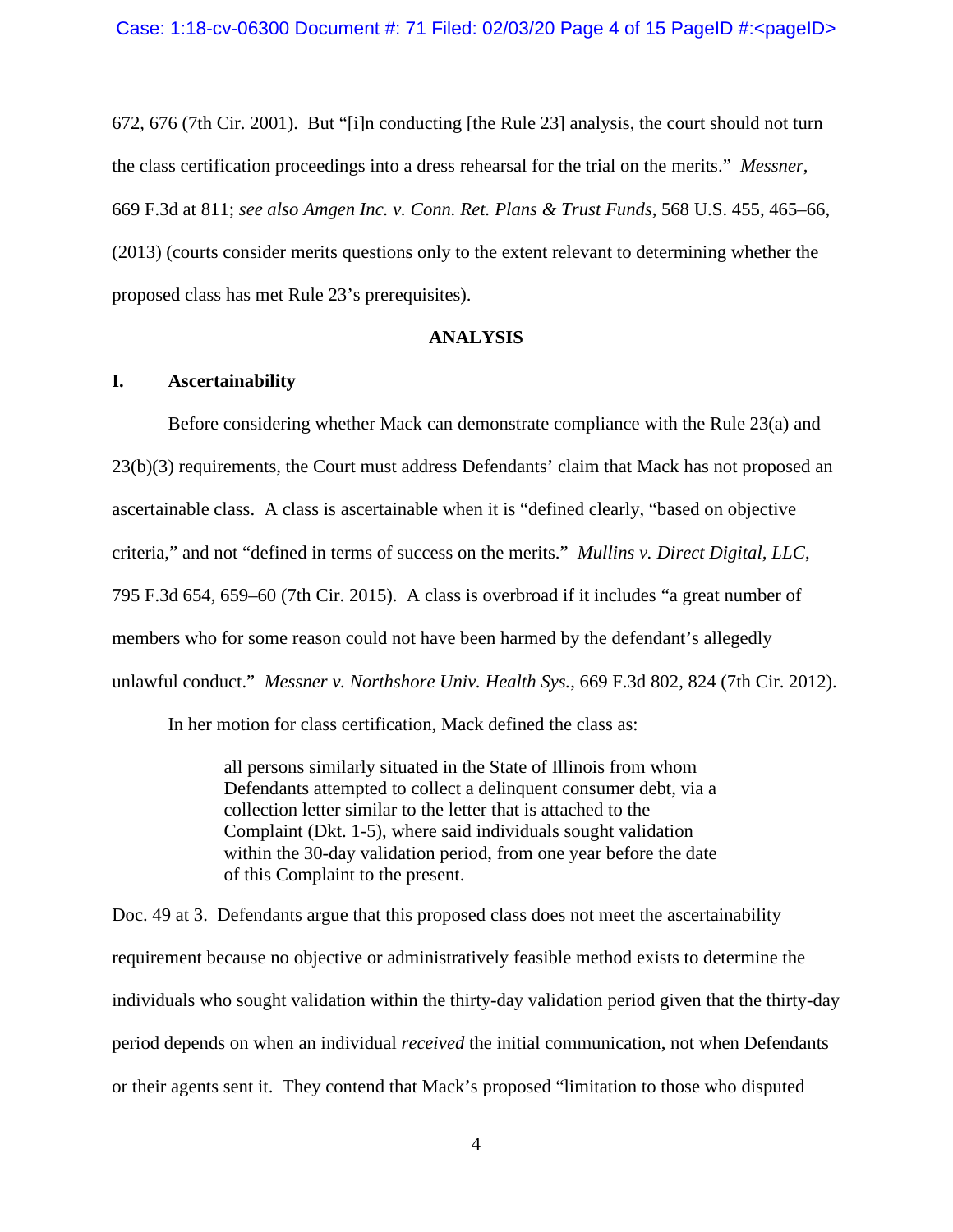## Case: 1:18-cv-06300 Document #: 71 Filed: 02/03/20 Page 5 of 15 PageID #:<pageID>

within the validation period is vital to Plaintiff's argument of confusion" because "if the recipient did not dispute within the validation period as required by § 1692g, receipt of a second validation notice could not reasonably confuse the recipient as to whether he or she had effectively asserted his or her right to dispute the debt." Doc. 65 at 6.

In response to this argument, Mack first clarifies that the thirty-day requirement in § 1692g(b) has no relevance to the rights she asserts under §§ 1692e and 1692f. Indeed, although § 1692g(b) provides consumers with certain rights when they dispute a debt within the thirty-day period, Mack does not allege that Resurgent violated any of those rights. *Cf.* 15 U.S.C. § 1692g(b); *McLaughlin v. Phelan Hallinan & Schmieg, LLP*, 756 F.3d 240, 247 (3d Cir. 2014) ("The language of § 1692g indicates that disputing a debt is optional. The statute lists consequences '*[i]f* the consumer' disputes a debt."). Instead, Mack argues that by including the § 1692g validation notice in communications after consumers had seemingly disputed a debt or requested validation, Defendants violated §§ 1692e and 1692f, claims that are independent of whether the consumers timely disputed their debts under § 1692g(b). *See Evans v. Portfolio Recovery Assocs., LLC*, 889 F.3d 337, 347 (7th Cir. 2018) ("To the extent that § 1692g(b) defines 'disputed,' that definition applies only to the requirements of that provision and does not extend to § 1692e(8)."); *Russell v. Absolute Collection Servs., Inc.*, 763 F.3d 385, 392 (4th Cir. 2014) ("Nothing in the text of the FDCPA suggests that a debtor's ability to state a claim under § 1692e is dependent upon the debtor first disputing the validity of the debt in accordance with § 1692g."). Mack clarifies in her reply brief that her claims do not depend on "proving the exact date consumers received their initial collection letters" given that "Defendants sent the same form letter response to all members of the putative class who disputed the debts – regardless of whether Defendants considered the disputes timely." Doc. 66 at 1, 3. Given this explanation and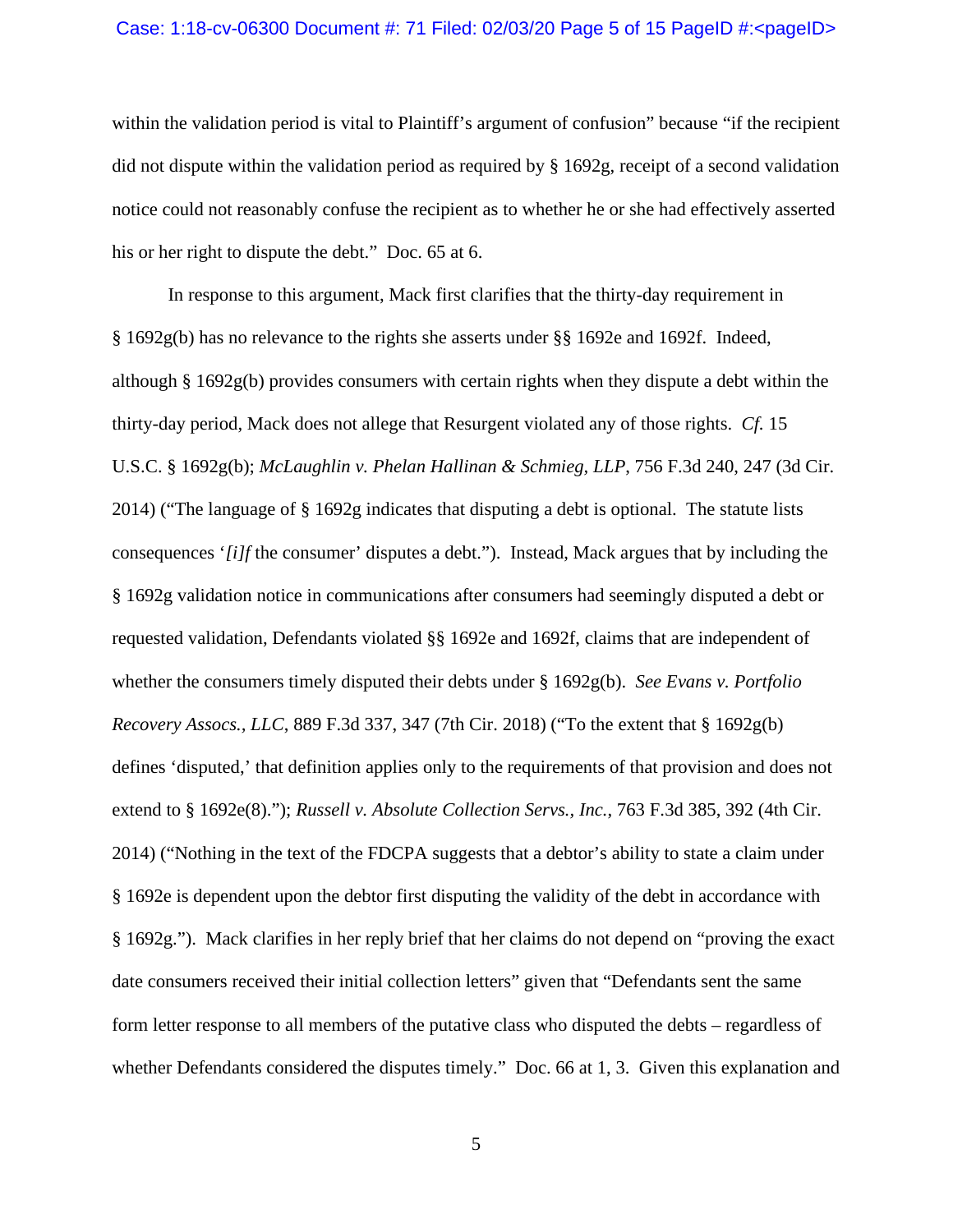### Case: 1:18-cv-06300 Document #: 71 Filed: 02/03/20 Page 6 of 15 PageID #:<pageID>

the lack of any time limitation for Mack's claims under §§ 1692e and 1692f, the Court does not find the thirty-day limitation in Mack's initial proposed class definition necessary to the class definition and leaves arguments about the viability of her claims with or without the thirty-day limitation to a later date.

Regardless, to address Defendants' concerns about ascertainability, Mack indicates a willingness to modify the class definition to reach only those individuals Defendants identified as having disputed their debts within forty-five days of the mailing of the initial collection letter and to whom Defendants then sent a form letter containing the § 1692g validation notice. Defendants used this forty-five day period to identify 613 consumers who, in the year before Mack filed her complaint, "seemingly sought validation within the validation period," taking into account, for example, mail processing delays. Doc. 50-1 at 3; Doc. 65-1 at 74–76. The fact that Defendants could identify this group of consumers suggests a potential ascertainable class. *See Rhodes v. Enhanced Recovery Co.*, 328 F.R.D. 225, 228 (S.D. Ind. 2018) (finding ascertainability met where defendant produced a spreadsheet of individuals fitting the class definition in response to a discovery request). The Court therefore exercises its discretion to modify Mack's proposed class definition to reach only the 613 individuals whom Defendants themselves acknowledge "seemingly sought validation within the validation period." Doc. 50-1 at 3; *see Chapman v. First Index, Inc.*, 796 F.3d 783, 785 (7th Cir. 2015) ("[T]he obligation to define the class falls on the judge's shoulders under Fed. R. Civ. P. 23(c)(1)(B)."); *In re Motorola Sec. Litig.*, 644 F.3d 511, 518 (7th Cir. 2011) ("[A] district court has the authority to modify a class definition at different stages in the litigation."). The Court will consider whether Mack can demonstrate compliance with the remaining Rule 23 requirements using the following definition: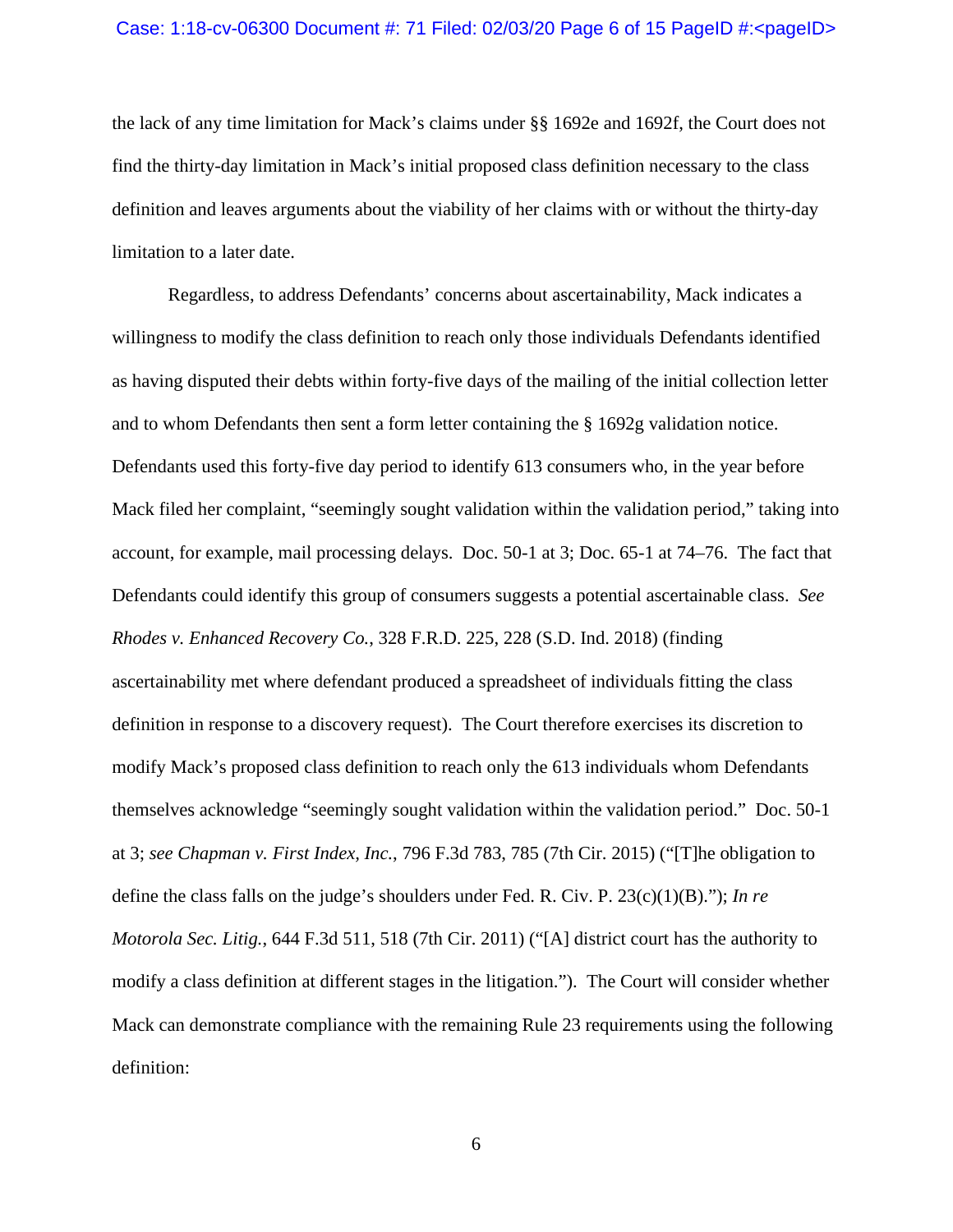All persons in the State of Illinois who, between September 14, 2017 and September 14, 2018, sought validation of a debt within forty-five days of the mailing of an initial collection letter from Defendants Resurgent Capital Services, L.P. or LVNV Funding, LLC or their agents, and in response received a form letter that included a § 1692g validation notice.

## **II. Rule 23(a) Requirements**

## **A. Numerosity**

Rule 23(a) requires that a class be "so numerous that joinder of all members is impracticable." Fed. R. Civ. P. 23(a)(1). Generally, a proposed class satisfies the numerosity requirement where it includes at least forty members. *See Swanson v. Am. Consumer Indus., Inc.*, 415 F.2d 1326, 1333 n.9 (7th Cir. 1969); *Smith v. Nike Retail Servs., Inc.*, 234 F.R.D. 648, 659 (N.D. Ill. 2006). As discussed, Defendants acknowledge that 613 individuals in Illinois received the form letter after seemingly seeking validation during the validation period. This easily satisfies the numerosity requirement.

## **B. Commonality**

Commonality requires Mack to show "questions of law or fact common to the class." Fed. R. Civ. P. 23(a)(2). Mack's claims must arise from a "common contention" that is "capable of classwide resolution—which means that determination of its truth or falsity will resolve an issue that is central to the validity of each one of the claims in one stroke." *Wal-Mart*, 564 U.S. at 350 ("What matters to class certification . . . is not the raising of common 'questions'—even in droves—but, rather the capacity of a classwide proceeding to generate common answers apt to drive the resolution of litigation." (alteration in original) (citation omitted)). "[S]uperficial common questions—like . . . whether each class member 'suffered a violation of the same provision of law'—are not enough." *Jamie S. v. Milwaukee Pub. Sch.*, 668 F.3d 481, 497 (7th Cir. 2012) (quoting *Wal-Mart*, 564 U.S. at 350).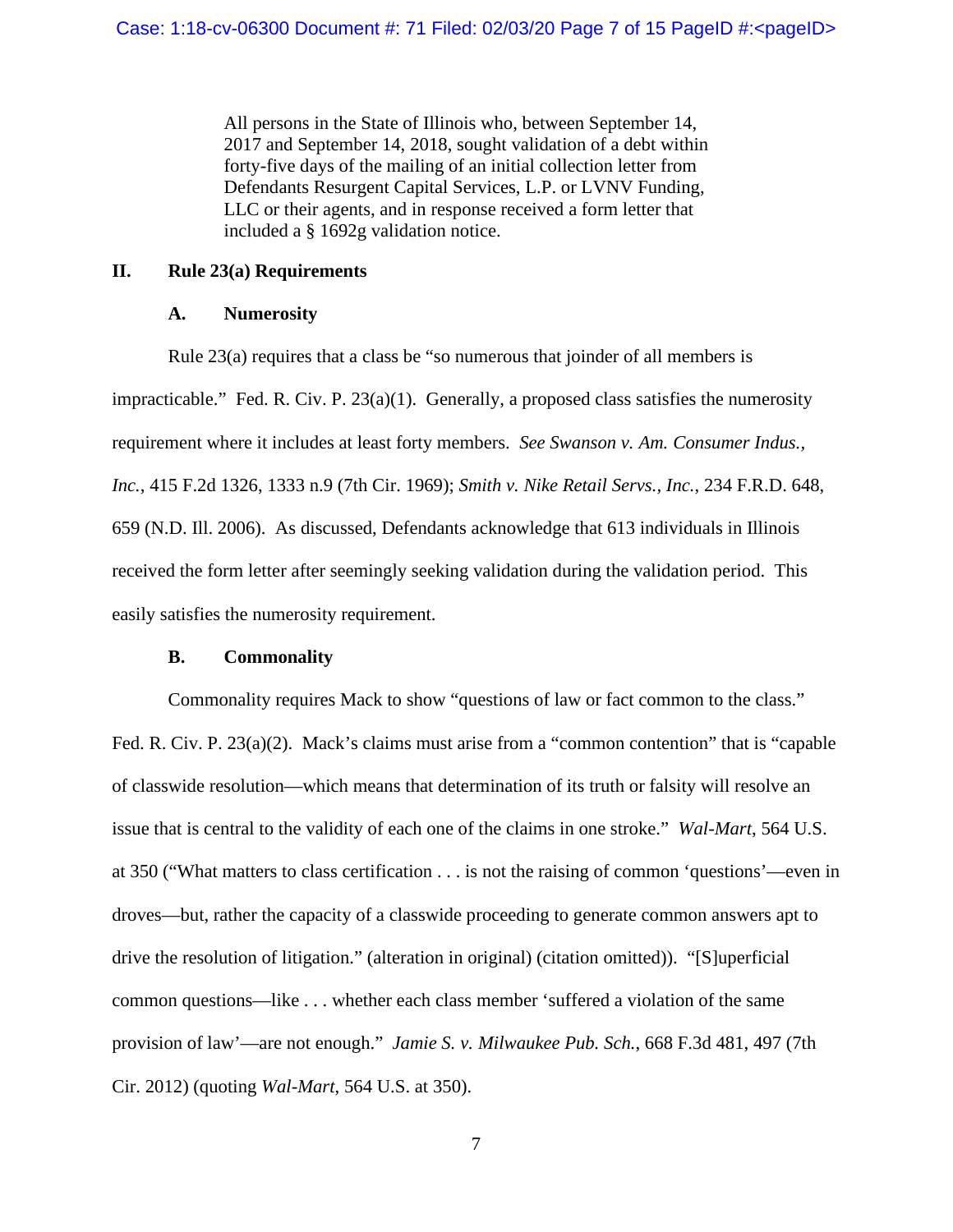Defendants do not contest the commonality requirement, and the Court agrees Mack's proposed class has met it. Mack's claims rely on the same form letter sent to each putative class member, with the main legal issue concerning whether the inclusion of the § 1692g validation notice in the form letter would mislead consumers who had already disputed their debt. *See Quiroz v. Revenue Prod. Mgmt., Inc.*, 252 F.R.D. 438, 442 (N.D. Ill. 2008) ("The requisite common nucleus of operative fact exists in FDCPA cases when the controversy arises from a standard form debt collection letter. This case involves a standard form letter, and the Court would have to resolve a question common to all potential class members: whether Exhibit A violates Section 1692e of the FDCPA." (citation omitted)). Because FDCPA violations are determined from the perspective of an unsophisticated consumer, an objective standard, this determination is common to all class members. *See Steffek v. Client Servs., Inc.*, --- F.3d ----, 2020 WL 288239, at \*3 (7th Cir. 2020); *Pierre v. Midland Credit Mgmt., Inc.*, No. 16 C 2895, 2017 WL 1427070, at \*9–10 (N.D. Ill. Apr. 21, 2017).

## **C. Typicality**

To satisfy typicality, "there must be enough congruence between the named representative's claim and that of the unnamed members of the class to justify allowing the named party to litigate on behalf of the group." *Spano v. The Boeing Co.*, 633 F.3d 574, 586 (7th Cir. 2011); *De La Fuente v. Stokely-Van Camp, Inc.*, 713 F.2d 225, 232 (7th Cir. 1983) (typicality primarily "focus[es] on whether the named representatives' claims have the same essential characteristics as the claims of the class at large"). The Court considers typicality in reference to a defendant's actions, not with respect to specific defenses a defendant may have against certain class members. *Wagner v. NutraSweet Co.*, 95 F.3d 527, 534 (7th Cir. 1996).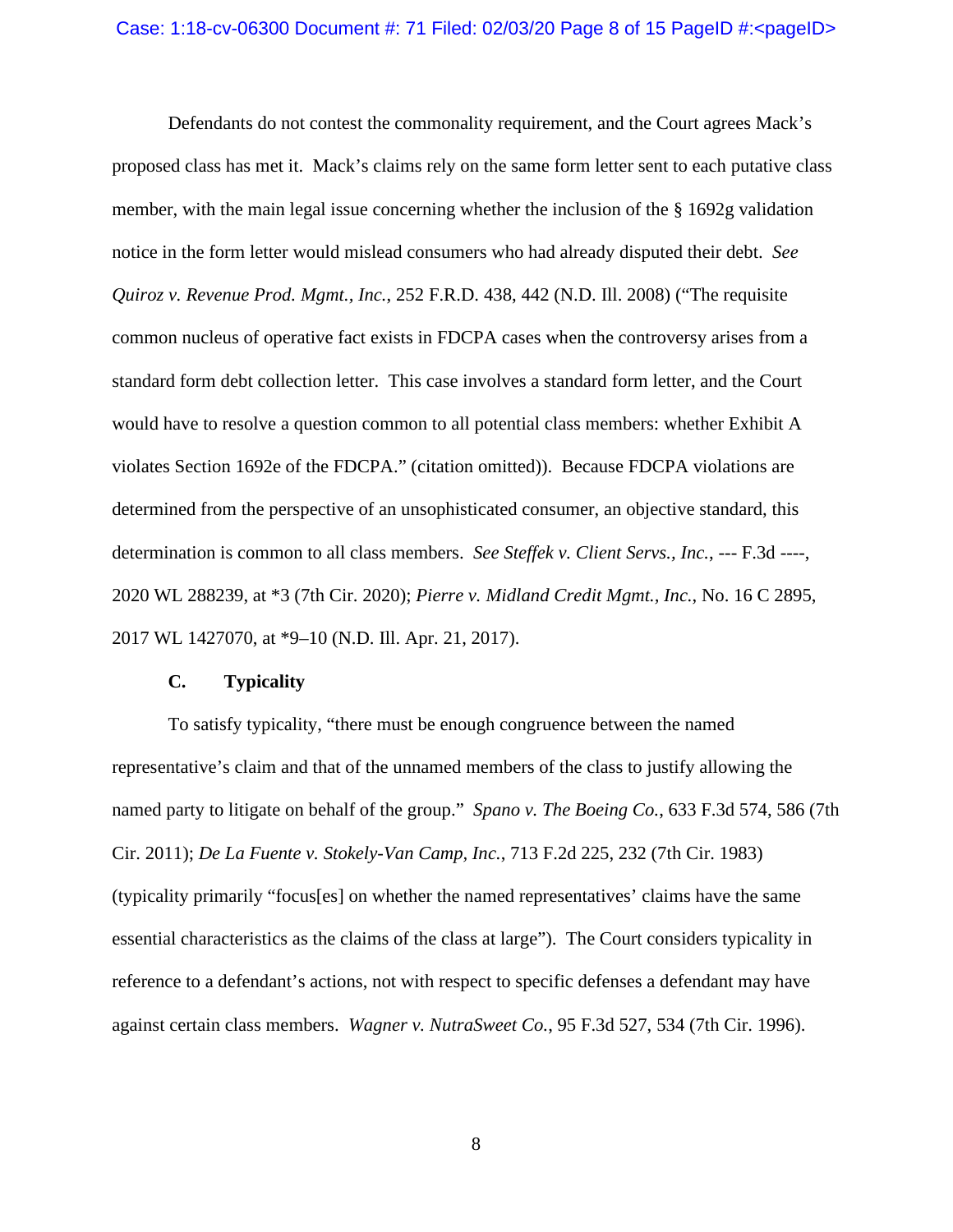#### Case: 1:18-cv-06300 Document #: 71 Filed: 02/03/20 Page 9 of 15 PageID #:<pageID>

Mack contends that her claims are typical of those of the class because they all relate to the same form letter that Defendants sent after receiving a dispute. Defendants respond that Mack faces a factual defense that she did not timely seek validation, undermining her claim of typicality. As the Court has discussed, however, Mack's claims do not necessarily turn on the timeliness of her validation request. Therefore, any factual distinctions concerning when Mack or class members disputed their debts does not defeat typicality, particularly given that all class members' claims rise or fall on the same legal theory. *See De La Fuente*, 713 F.2d at 232 ("The typicality requirement may be satisfied even if there are factual distinctions between the claims of the named plaintiffs and those of other class members. Thus, similarity of legal theory may control even in the face of differences of fact."); *Marquez v. Weinstein, Pinson & Riley, P.S.*, No. 14 C 739, 2017 WL 4164170, at \*6 (N.D. Ill. Sept. 20, 2017) (differences in how class members received and responded to complaints did "not change the fundamental nature of the claims here: that the defendants provided misleading information about how to dispute a debt").

### **D. Adequacy of Representation**

To satisfy the adequacy of representation requirement, the class representative must possess the same interests as the class members and not have antagonistic or conflicting claims or interests. *Amchem Prods., Inc. v. Windsor*, 521 U.S. 591, 625–26 (1997); *Rosario v. Livaditis*, 963 F.2d 1013, 1018 (7th Cir. 1992). The adequacy inquiry also involves determining whether the proposed class counsel is adequate. *Gomez v. St. Vincent Health, Inc.*, 649 F.3d 583, 592 (7th Cir. 2011). Defendants do not challenge the adequacy of Mack's counsel, and the Court is satisfied that counsel will adequately represent the class.

But Defendants do take issue with Mack's adequacy as a class representative. First, similar to their typicality argument, Defendants contend that Mack's testimony at her deposition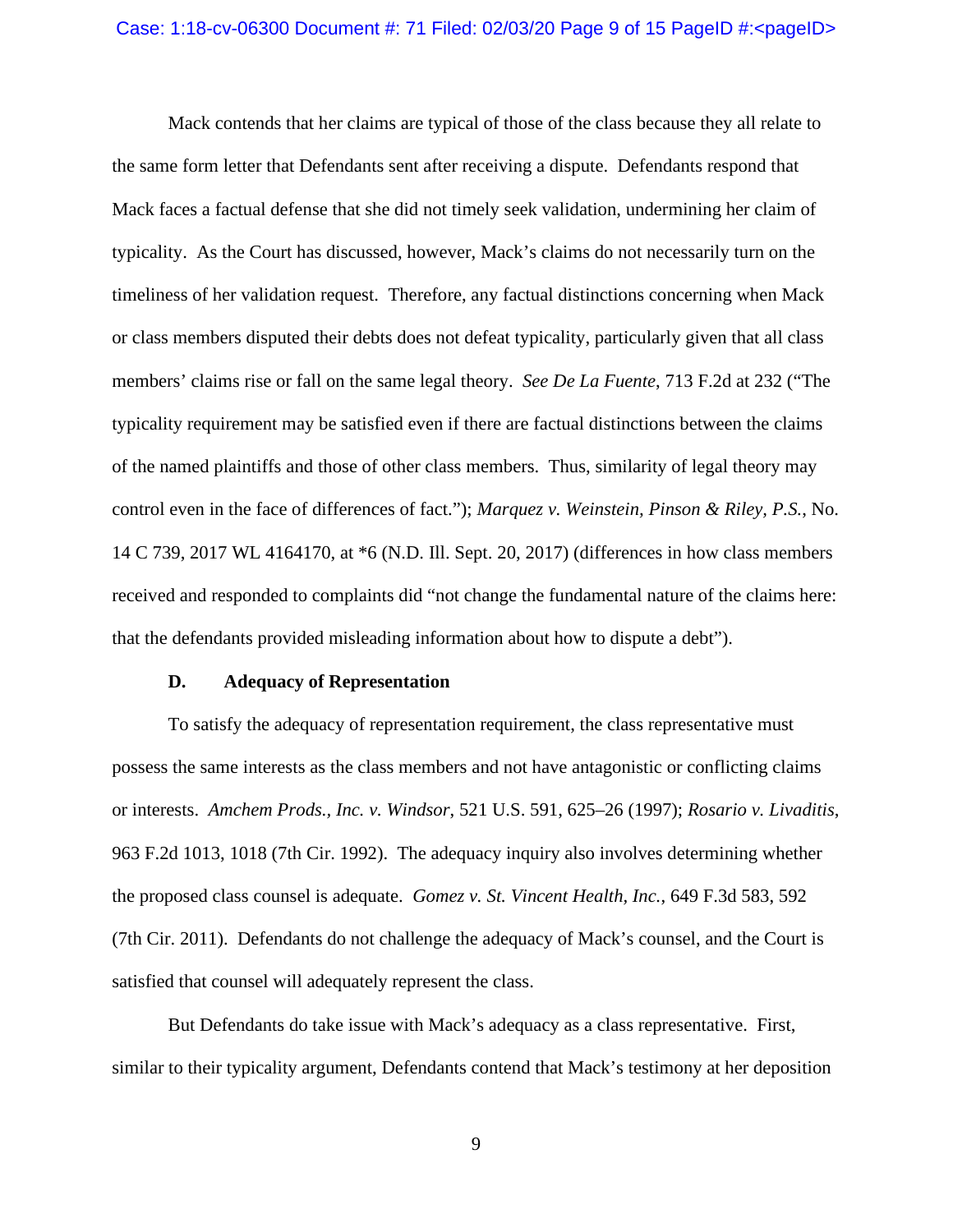creates a question of fact as to whether she belongs to the class. *See Beaton v. SpeedyPC Software*, 907 F.3d 1018, 1027 (7th Cir. 2018) (to be an adequate representative, among other things, "[a] named plaintiff must be a member of the putative class"). At Mack's deposition, a question arose as to when Mack received the Frontline letter and when she responded. At one point, she claimed she wrote the letter on May 4, 2018, and the reference to May 11, 2018 in the letter was likely a typo. Later, Mack changed her testimony and stated she likely made a typo not with respect to the date she received the letter but rather with respect to the date she wrote the letter, intending for it be dated June 4, not May 4. Defendants argue that Mack's changed testimony creates a credibility question and prevents Mack from demonstrating that she belongs to the class she seeks to represent. But the Court has already modified the class definition to address this potential issue, with the revised definition making clear that, regardless of when Mack received the Frontline letter and wrote her response, she belongs to the class because she sent her dispute to Frontline thirty-nine days after the mailing of the Frontline letter.

Separately, Defendants argue that Mack's deposition testimony calls into question her ability to fairly advocate for the class. This standard, however, is "not difficult," with the class representative needing only an "understanding of the basic facts underlying the claims, some general knowledge, and a willingness and ability to participate in discovery." *Quiroz*, 252 F.R.D. at 442 (citations omitted). Defendants highlight the fact that Mack is the primary caregiver for her mother and cannot be away from her home for long, although Mack clarified that she could make arrangements for her mother's care if necessary. Defendants also highlight Mack's admissions that she (1) did not receive or review any documents produced in the case, (2) did not know the potential damages the class could recover or whether class members had similar claims, and (3) would leave the decision of whether to accept a settlement offer to her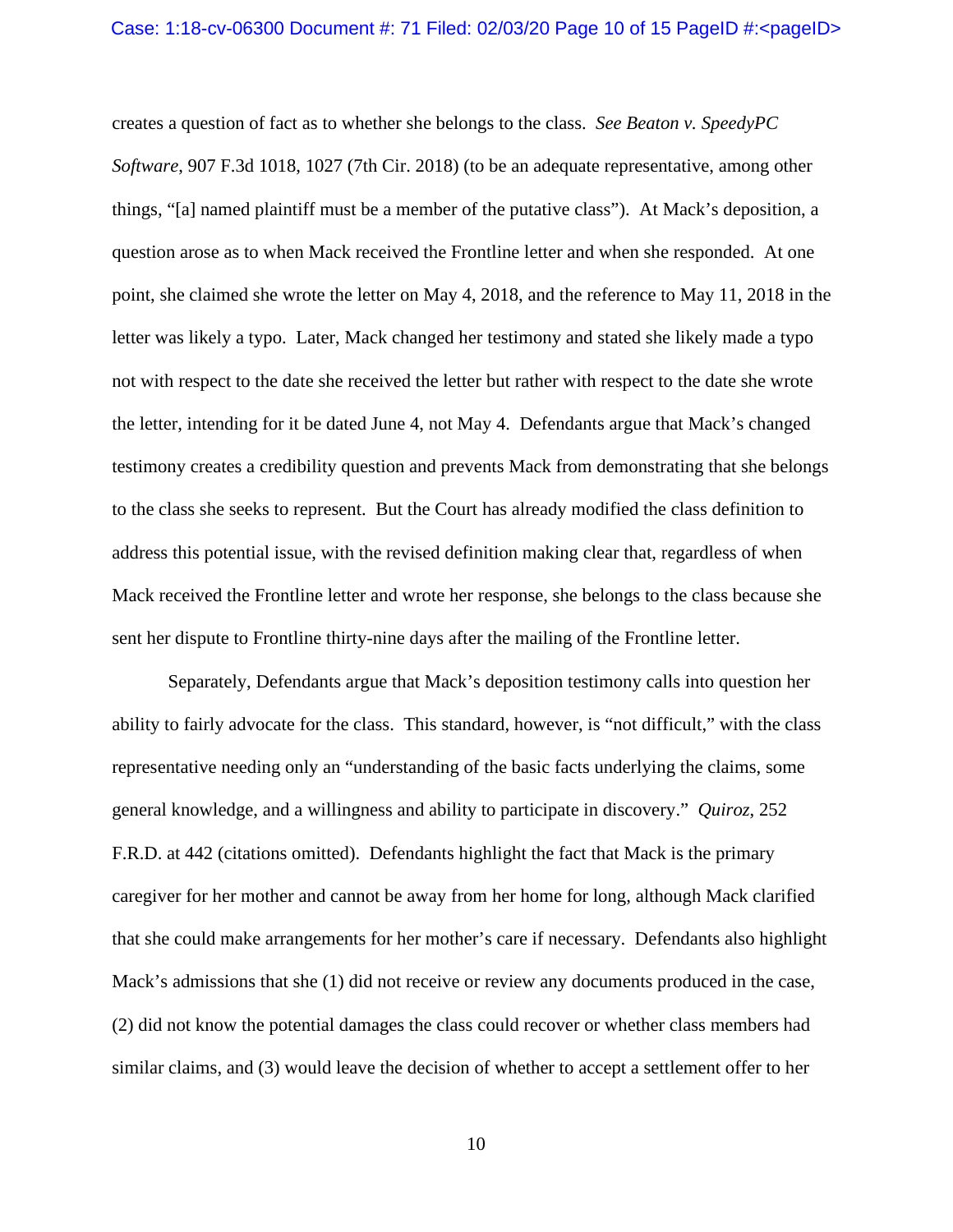attorneys. But Mack also testified that she has reviewed the complaint, the letters at issue, and the discovery responses with counsel, with counsel keeping her informed about the progression of the case. Although Mack did not know all of the details about which Defendants' counsel inquired, the fact that Mack has ceded much of the control of the litigation to her counsel does not demonstrate her inadequacy as a class representative. *Id.* (" It is permissible for class counsel to be the driving force behind the more complicated legal theories, as long as the named plaintiff has some general knowledge and understanding of the issues, and a willingness to participate in the suit."); *see also Culver v. City of Milwaukee*, 277 F.3d 908, 913 (7th Cir. 2002) ("Experience teaches that it is counsel for the class representative and not the named parties, who direct and manage these actions. Every experienced federal judge knows that any statements to the contrary [are] sheer sophistry." (quoting *Greenfield v. Villager Indus., Inc.*, 483 F.2d 824, 832 n.9 (3d Cir. 1973))). Mack has demonstrated a familiarity with the claims, an intent to represent individuals who received similar letters, and a willingness to continue participating in this case on behalf of these individuals. The Court finds that Mack's basic understanding of the case suffices to fulfill her limited role as the class representative in this case. *See Phillips v. Asset Acceptance, LLC*, 736 F.3d 1076, 1080 (7th Cir. 2013) ("To question her adequacy is to be unrealistic about the role of the class representative in a class action suit. The role is nominal."); *Eggleston v. Chicago Journeymen Plumbers' Local Union No. 130, U.A.*, 657 F.2d 890, 896 (7th Cir. 1981) ("[T]he class representative's role is limited. It was found not to be enough to defeat a class certification in *Surowitz v. Hilton Hotels Corp.*, 383 U.S. 363, 366 (1966), that the named plaintiff did not understand her complaint at all, could not explain the statements in it, had little knowledge of what the lawsuit was about, did not know the defendants by name, nor even the nature of the misconduct of the defendants.").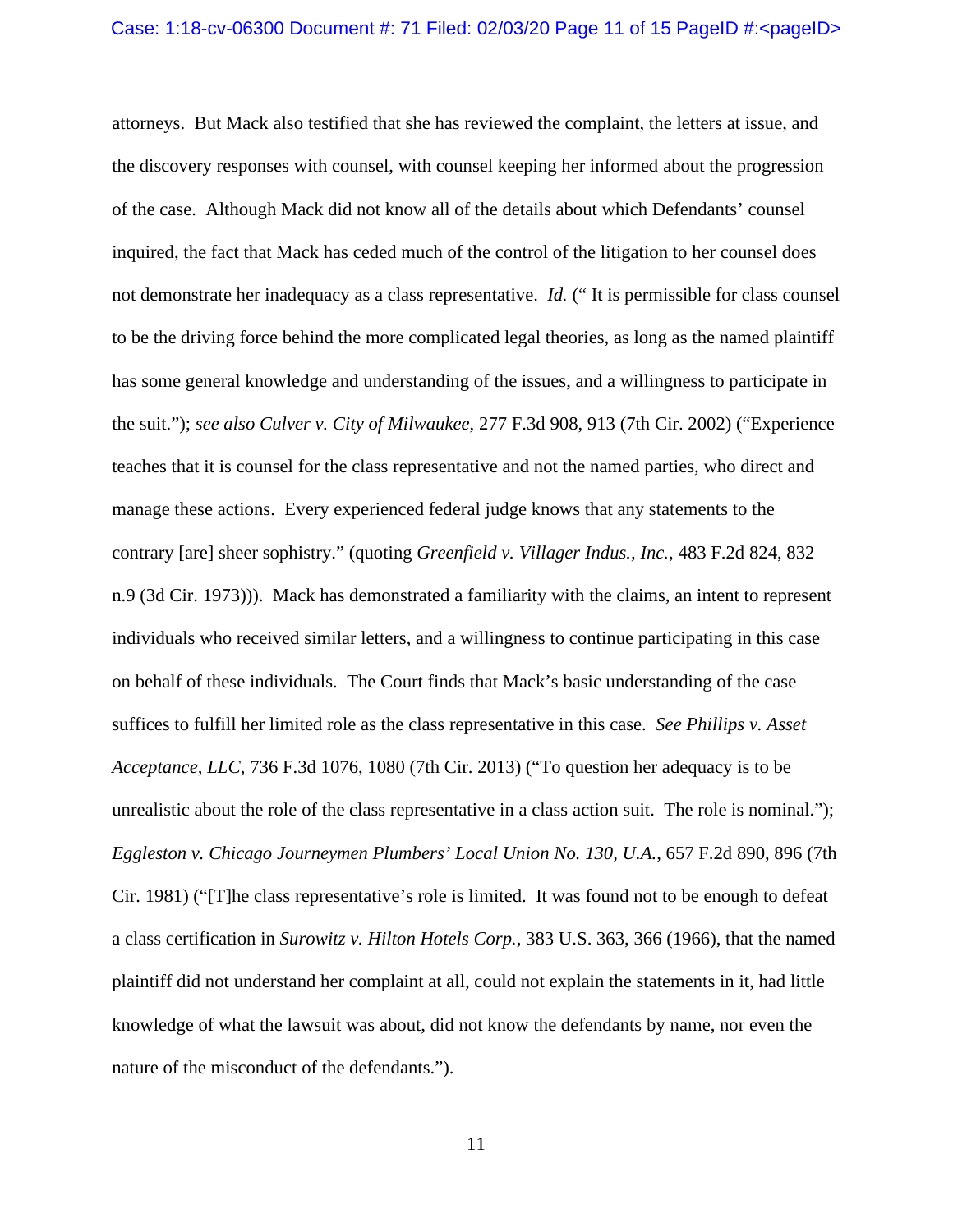Therefore, the Court finds that Mack has satisfied Rule  $23(a)$ 's requirements and moves to consideration of Rule 23(b)(3).

### **III. Rule 23(b)(3)**

Rule 23(b)(3) allows for certification if "questions of law or fact common to class members predominate over any questions affecting only individual members, and . . . a class action is superior to other available methods for fairly and efficiently adjudicating the controversy." Fed. R. Civ. P. 23(b)(3). The predominance requirement is satisfied when "common questions represent a significant aspect of [a] case and . . . can be resolved for all members of [a] class in a single adjudication." *Messner*, 669 F.3d at 815 (alterations in original) (quoting 7AA Wright & Miller, Federal Practice & Procedure § 1778 (3d ed. 2011)). In other words, a plaintiff can meet the predominance requirement by using common evidence to prove the class members' claims. *Id.* Defendants do not challenge predominance, and the Court finds it exists here, where the viability of the class claims depends on the same question of whether an unsophisticated consumer would find the form letter misleading. *See Bell v. PNC Bank, Nat'l Ass'n*, 800 F.3d 360, 378 (7th Cir. 2015) ("[A] common question predominates over individual claims if 'a failure of proof on the [common question] would end the case' and the whole class 'will prevail or fail in unison.'" (second alteration in original) (quoting *Amgen*, 568 U.S. at 460)).

Defendants do argue, however, that Mack has not demonstrated the superiority of pursuing this case as a class action over other means of resolving the issues. Class actions are typically considered superior "where potential damages may be too insignificant to provide class members with incentive to pursue a claim individually." *Jackson v. Nat'l Action Fin. Servs., Inc.*, 227 F.R.D. 284, 290 (N.D. Ill. 2005); *see Mace v. Van Ru Credit Corp.*, 109 F.3d 338, 344 (7th Cir. 1997) ("The policy at the very core of the class action mechanism is to overcome the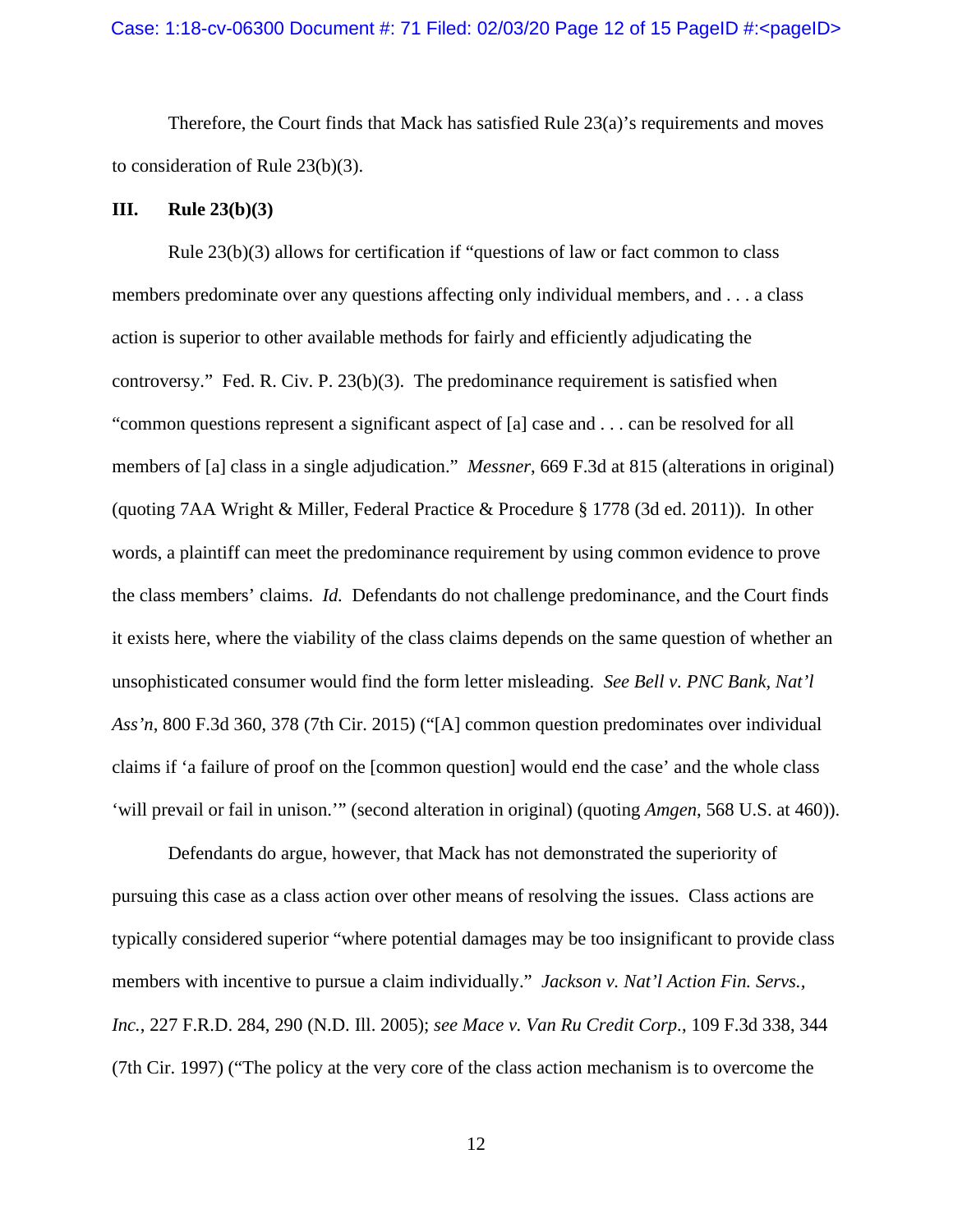problem that small recoveries do not provide the incentive for any individual to bring a solo action prosecuting his or her rights."). But Defendants ask the Court to reexamine the typical practice of certifying FDCPA cases as class actions given the "realities of FDCPA litigation nowadays" and the proliferation of FDCPA lawsuits. Doc. 65 at 12; *see Vandehey v. Client Servs., Inc.*, 390 F. Supp. 3d 956, 963 (E.D. Wis. 2019) ("It is not the purpose of the FDCPA . . . to benefit attorneys."). Although the Court agrees that FDCPA litigation has given rise to a cottage industry for both plaintiff and defense counsel, the Court does not find that this alone requires Mack and other potential members of the class to proceed on an individual basis. The stakes for each individual class member remain low, even if attorneys may stand at the ready to bring an FDCPA suit. *See Crawford v. Equifax Payment Servs.*, 201 F.3d 877, 880 (7th Cir. 2000) ("Because these are small-stakes cases, a class suit is the best, and perhaps the only, way to proceed."). And while Defendants claim the alleged violation in this case falls outside the type of abusive practices that prompted Congress to enact the FDCPA, regardless of where it falls on the spectrum of FDCPA violations, the FDCPA "explicitly contemplates class actions for statutory damages." *Gammon v. GC Servs. Ltd. P'ship*, 162 F.R.D. 313, 321 (N.D. Ill. 1995). Judicial economy also supports allowing this case to proceed as a class, addressing the common questions about the form letter's conformance with the FDCPA in one case instead of 613. *See Quinn v. Specialized Loan Servicing, LLC*, 331 F.R.D. 126, 134 (N.D. Ill. 2019) ("Rather than separately adjudicating hundreds of very similar individual cases, the most efficient method for resolving these claims is a class action."); *Marquez*, 2017 WL 4164170, at \*10 ("[R]ather than litigating the legality of the defendants' form complaint over 100 (or 900) times, the Court can resolve these claims in a signal blow." (citation omitted)).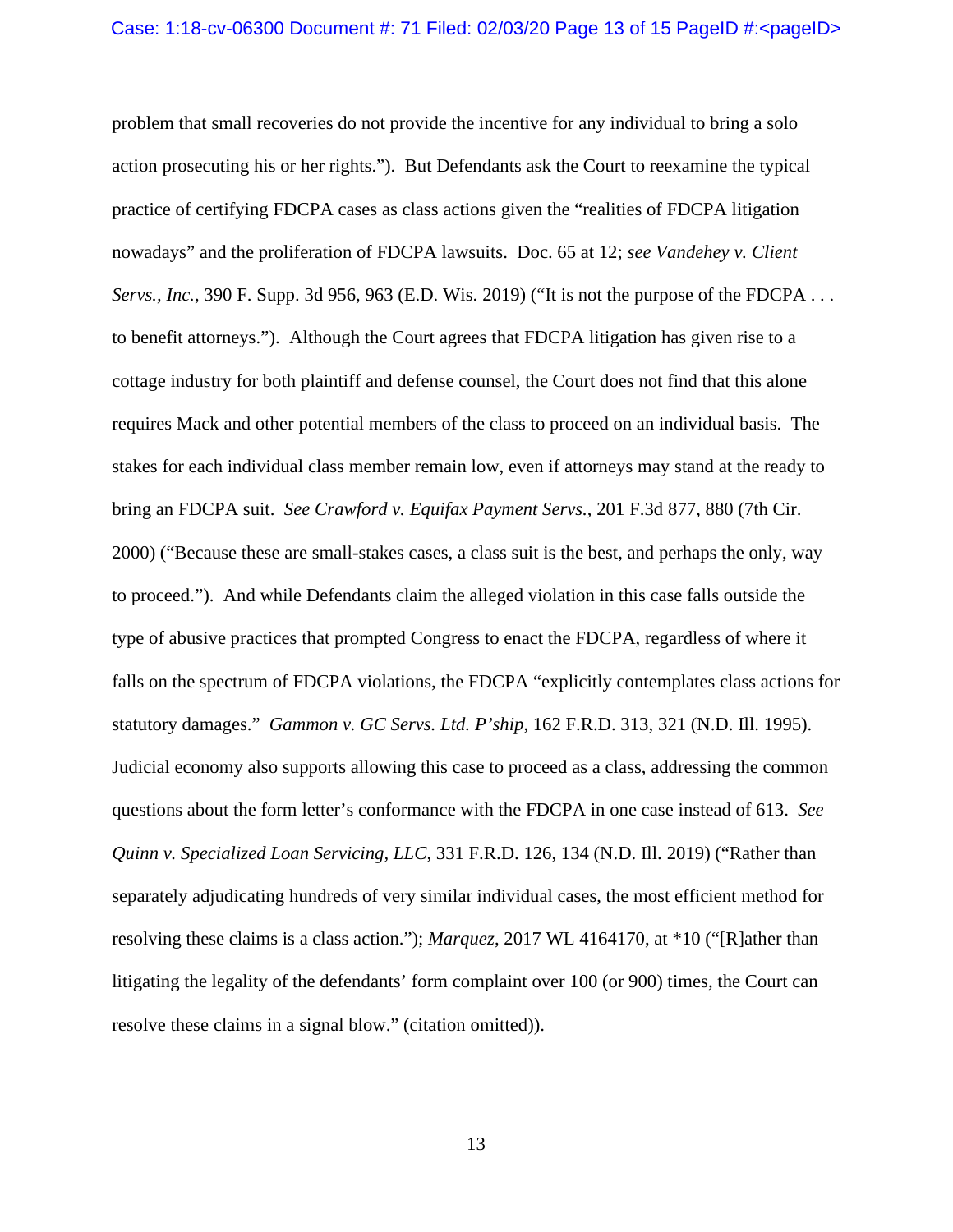Finally, in connection with their argument concerning superiority, Defendants raise a concern that not all class members suffered a concrete injury so as to satisfy Article III's standing requirements. In *Spokeo, Inc. v. Robins*, the Supreme Court held that "Article III standing requires a concrete injury even in the context of a statutory violation." --- U.S. ----, 136 S. Ct. 1540, 1549 (2016). The Seventh Circuit applied *Spokeo* to an FDCPA case, finding that a plaintiff did not have standing where she "alleged nothing more than a bare procedural violation" of the FDCPA because she did not suggest she would have used the information she claimed the defendant omitted in violation of the FDCPA. *Casillas v. Madison Ave. Assocs.*, 926 F.3d 329, 334, 339 (7th Cir. 2019). Defendants do not argue that *Spokeo* and *Casillas* call into question Mack's standing but rather that the need to consider each class member's standing would require individualized inquiries and defeat any advantages of a class action. In making this argument, Defendants ignore that only the named plaintiff must have standing for the claim to proceed on a classwide basis. *See Kohen v. Pac. Inv. Mgmt. Co.*, 571 F.3d 672, 676 (7th Cir. 2009) ("[A]s long as one member of a certified class has a plausible claim to have suffered damages, the requirement of standing is satisfied."). And without further briefing, the Court cannot determine whether the alleged violation itself would satisfy the standing requirements set forth in *Spokeo*  and *Casillas* so as not to require any individual inquiries. *See, e.g.*, *Pierre v. Midland Credit Mgmt., Inc.*, No. 16 C 2895, 2019 WL 4059154, at \*5–6 (N.D. Ill. Aug. 28, 2019) (all class members had standing, even in light of *Casillas*, because the FDCPA violation at issue "presented an appreciable risk of harm to the recipients," and each class member received the identical letter and suffered the same injury); *Volkman v. Enhanced Recovery Co.*, No. 18-C-91, 2018 WL 5282900, at \*2 (E.D. Wis. Oct. 24, 2018) (individualized evidence of class member's injury not required where named plaintiff had standing and "each purported class member's